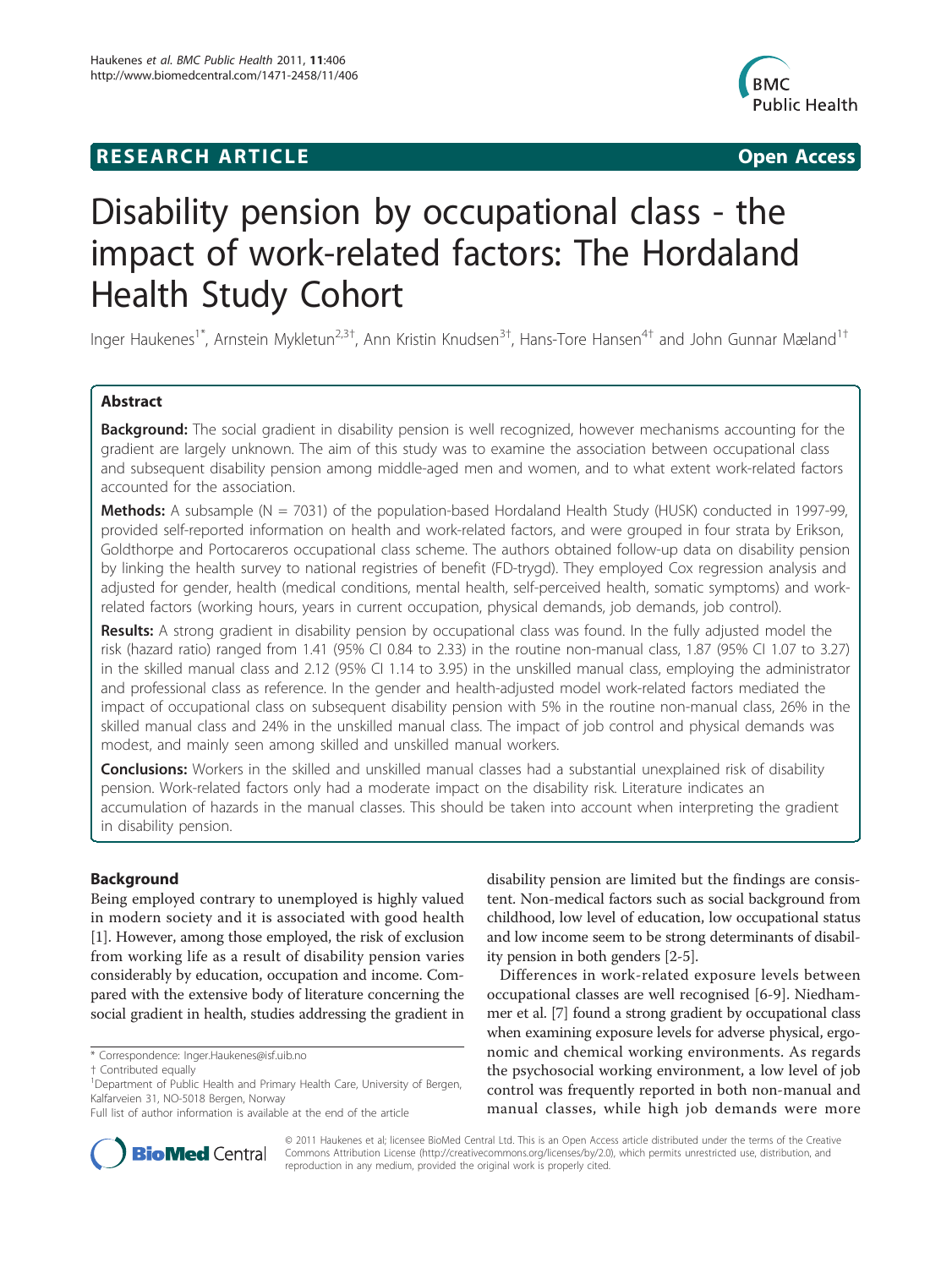common in higher-ranking white collar occupations. However, high exposure levels in the work environment do not necessarily predict future disability pension. A review by Allebeck & Mastekaasa [[10](#page-8-0)] found limited scientific evidence for the impact of physically demanding work on disability pension and moderate evidence for low job control. More recent studies report that both low job control and high physical demands are associated with subsequent disability pension [[11](#page-8-0)-[13\]](#page-8-0). In addition, parttime work, high work-unit aggregated job strain, unfavourable ergonomic and physical working environment and shift work have been added to the list of risk factors [[14](#page-8-0)-[17](#page-8-0)].

A limited number of longitudinal studies have employed the Erikson, Goldthorpe and Portocareros occupational class scheme (EGP scheme) when examining social differences in disability pension [[4](#page-8-0),[5](#page-8-0)]. The EGP scheme is constructed by combining information on occupation, employment, education (skilled versus unskilled), industry (manual versus non-manual) and size of company [[6\]](#page-8-0), and has been recommended by the World Health Organization (WHO) to overcome differences in classification between studies of different populations [\[18](#page-8-0)]. Employing the EGP scheme, Krokstad et al. [\[4](#page-8-0)] found a strong gradient in disability pension by occupational class, and that low job control and manual work increased the risk in all classes. However, research within this field is scarce. There is a need for prospective, population based studies that examine the mediating role of work-related factors in the relation between occupational class and disability pension.

The present study has two aims: first, to examine the association between occupational class (EGP scheme) and subsequent disability pension in a middle-aged Norwegian population and second, to examine the extent to which work-related factors account for this association.

# Methods

# Population and data material

The Hordaland Health Study (HUSK) was conducted during the period 1997-1999 in Hordaland County in western Norway. HUSK was a collaboration between the National Health Screening Service, the University of Bergen and local health services. The study population included all individuals living in Hordaland County born during the period 1953-1957 (29,400), aged 40-45 years at the time of the health study. A total of 8,598 men and 9,983 women participated, yielding a participation rate of 57% for men and 70% for women, and 63% in total. Data collection was performed in two steps. Firstly, all participants underwent a physical health examination and completed a self-administered questionnaire. Secondly, the participants were randomised in four equal groups (two male and two female groups). Each of these groups was given a genderspecific questionnaire.

The sub-sample used in the current study (3,548 men and 5,348 women) answered a questionnaire containing the Swedish Demand-Control-Support Questionnaire (DCSQ) [[19\]](#page-8-0).

We included participants with valid scores on the demand and control subscales in DCSQ who reported more than 100 paid working hours during the preceding year (n = 7244). This procedure led to an exclusion of 1,652 participants. Further, self-employed farmers and agricultural labourers were excluded due to limited numbers (n = 201). Finally, individuals awarded disability pensions in the period from participation in HUSK and 12 months ahead were excluded  $(n = 12)$ . In total we excluded 1865 (21%) participants, 613 (17%) men and 1,252 (23%) women. The total study sample consists of 7,031 individuals (2,935 men and 4,096 women), i.e. 79% of the sub-sample who answered the DCSQ.

# Outcome

The outcome was the awarding of disability pension during follow-up, from one year after participating in the heath survey (HUSK) until the end of 2004. Using personal ID numbers, which are issued to all Norwegians at birth, the health survey was linked to national benefit registers (FD-trygd) by Statistics Norway. The registers contain records of monthly payments of disability pension, and the accuracy is well documented [[20](#page-8-0)]. For all disability pensioners, the time interval between the date of participation in HUSK and the date of the disability pension award was calculated. A wash-out period of 12 months after the date of participation was established in order to eliminate report bias as a result of participants already being in the process of applying for a disability pension.

# Occupational class

The Erikson, Goldthorpe and Portocareros social class scheme (EGP scheme) [[21\]](#page-9-0) was used to classify participants into occupational classes. The EGP scheme has achieved a high degree of comparability when applied in order to measure morbidity differences by occupational class in different European countries [\[22](#page-9-0)]. In the current study, self-reported information on branch of industry and occupation/occupational title was manually converted into four-digit codes based on the International Standard Classification of Occupations, ISCO-88 (COM) [[23\]](#page-9-0). Using an internationally applicable algorithm by Ganzeboom and Treiman [[24\]](#page-9-0), ISCO codes were firstly recoded into a seven-class EGP scheme [[6,](#page-8-0)[22\]](#page-9-0). The seven classes were: higher administrators and professionals (I), lower administrators and professionals (II), routine nonmanual workers (III), skilled manual workers (V+VI), unskilled manual workers (VIIa), self-employed farmers (IVc), and agricultural labourers (VIIb). Secondly, skilled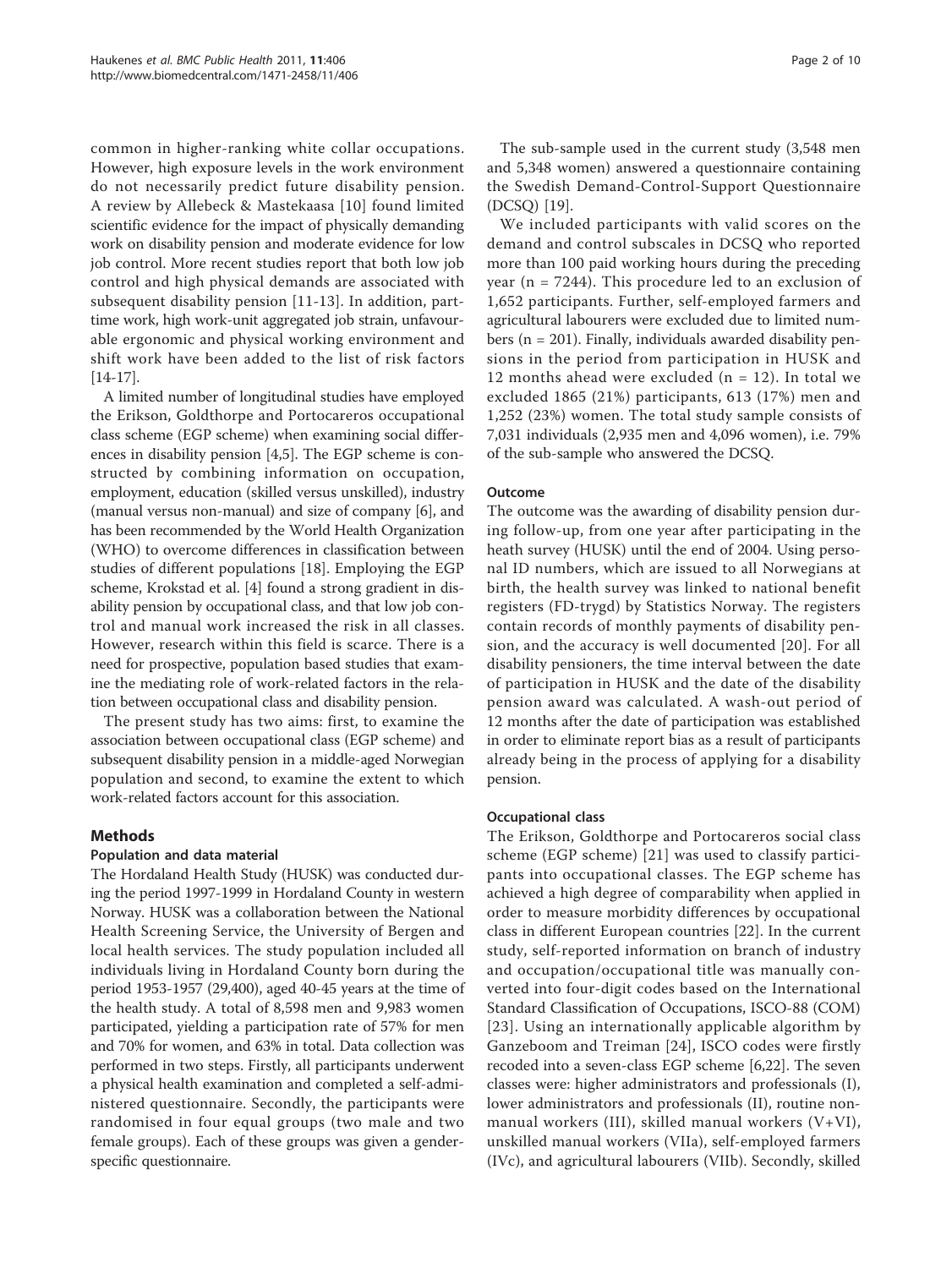<span id="page-2-0"></span>and unskilled manual workers were redistributed according to their educational level. Workers reporting lower secondary school or lower (≤10 years) as their highest educational levels were classified as unskilled, and the rest were classified as skilled [[24\]](#page-9-0). In addition, we chose to merge higher and lower administrators and professionals (I+II) and excluded self-employed farmers (IVc) and agricultural labourers (VIIb) due to limited numbers. The four occupational classes used are shown in Table 1.

# Work-related factors

Experience of job demands and job control were measured using the Swedish Demand-Control-Support Questionnaire (DCSQ) [[19\]](#page-8-0), a 17-item questionnaire developed by Theorell [[25\]](#page-9-0) based on the Demand-Control model [\[26](#page-9-0)]. The demand subscale has five items, four of which measure level of work pace (whether the job requires you to work very fast, very hard, with too great effort, and whether you have sufficient time), while one measures occurrences of conflicting demands. The control subscale has four items measuring the level of skill discretion (whether your have an opportunity to learn new things, be creative and utilise skills and competence) and two items measuring decision authority (the authority to decide what work should be carried out and how). Because of a translation error when translating the Swedish version of the questionnaire into Norwegian, the control item addressing competence had to be excluded in the analyses. However, the psychometric properties of the 16-item Norwegian version of the DCSQ are found to be satisfactory, also in groups with low education [\[19\]](#page-8-0).

In multivariate analyses, mean scores for the demand and control subscales were categorised into five groups (the  $20^{th}$ ,  $40^{th}$ ,  $60^{th}$  and  $80^{th}$  percentiles) to pick up the underlying variation. The lowest percentile  $(20<sup>th</sup>)$  represents low demand and high control, respectively.

Physical demands at work were self-reported in four categories (sedentary, walking, walking and lifting, heavy manual work) [[27](#page-9-0)]. The number of paid working hours per week were categorised into four groups (> 40, 37-40, 20-36, < 20 hours), and years in current occupation into five groups  $($  < 5, 5-10, 11-15, 16-20, > 20 years).

The distribution of work-related factors by occupational class was categorised as mean scores in tertiles on the subscales of job demand and job control, where the highest tertile was used to characterise high demands by occupational class and low control by occupational class. Tertiles were employed due to an empirical testing of the relation between the cumulative incidence of disability pension and levels of job demands and job control. For control we found a substantial increase in disability pension equivalent with the highest tertile. For demands the increase was limited.

Physical demands were dichotomised into low level (sedentary and walking) and high level (walking/lifting and heavy manual work), the number of paid working hours per week into part-time (< 37 hours) and fulltime  $(\geq 37$  hours), and years in current occupation into more or less than the mean years  $(\leq 14$  years and > 14 years).

# Health

Somatic diagnoses were assessed by self-reported occurrence of coronary infarction, stroke, diabetes, asthma, multiple sclerosis, chronic bronchitis, osteoporosis and fibromyalgia. Information about the number of somatic diagnoses was computed as a continuous variable. Further information about somatic conditions was obtained by assessing whether the participants had used any medication the previous day, and, if so, for which condition. Based on this information, an appropriate ICPC diagnosis was made by a team of physicians. A continuous variable indicating the number of somatic conditions for which the person was taking medication was then established [[28\]](#page-9-0).

Mental health was assessed by the Hospital Anxiety and Depression Scale (HADS) [[29](#page-9-0)].

Scores were used as continuous variables reflecting the symptom load of anxiety and depression [[29](#page-9-0)].

Self-perceived physical and mental health status was measured by the self-report Short Form-12 (SF-12) [\[30](#page-9-0)]. This shorter version of the SF-36 is recommended for large population surveys such as HUSK [[30\]](#page-9-0). Weighted summation provides summary scores for perceived mental

Table 1 Distribution of participants, incidence of disability pension awards, total and stratified by gender

|                                  |             |             |             |              | <b>Disability pension</b> |              |  |
|----------------------------------|-------------|-------------|-------------|--------------|---------------------------|--------------|--|
| Occupational class               | Total n (%) | Men $n$ $%$ | Women n (%) | Total n (%)  | Men $n$ $(\%)$            | Women n (%)  |  |
|                                  |             |             |             | $p < 0.001*$ | $p = 0.003*$              | $p < 0.001*$ |  |
| Administrators and professionals | 2393 (34.0) | 1442 (49.1) | 951 (23.2)  | 32(1.3)      | 17 (1.2)                  | 15 (1.6)     |  |
| Routine non-manual workers       | 2492 (35.4) | 444 (15.1)  | 2048 (50.0) | 73 (2.9)     | 9(2.0)                    | 64(3.1)      |  |
| Skilled manual workers           | 1535 (21.8) | 780 (26.6)  | 755 (18.4)  | 62(4.0)      | 23(2.9)                   | 39(5.2)      |  |
| Unskilled manual workers         | 611(8.7)    | 269(9.2)    | 342 (8.3)   | 42(6.9)      | 11(4.1)                   | 31(9.1)      |  |
| Total                            | 7031 (100)  | 2935 (100)  | 4096 (100)  | 209(3.0)     | 60(2.0)                   | 149 (3.6)    |  |

 $*\chi^2$  for differences between groups.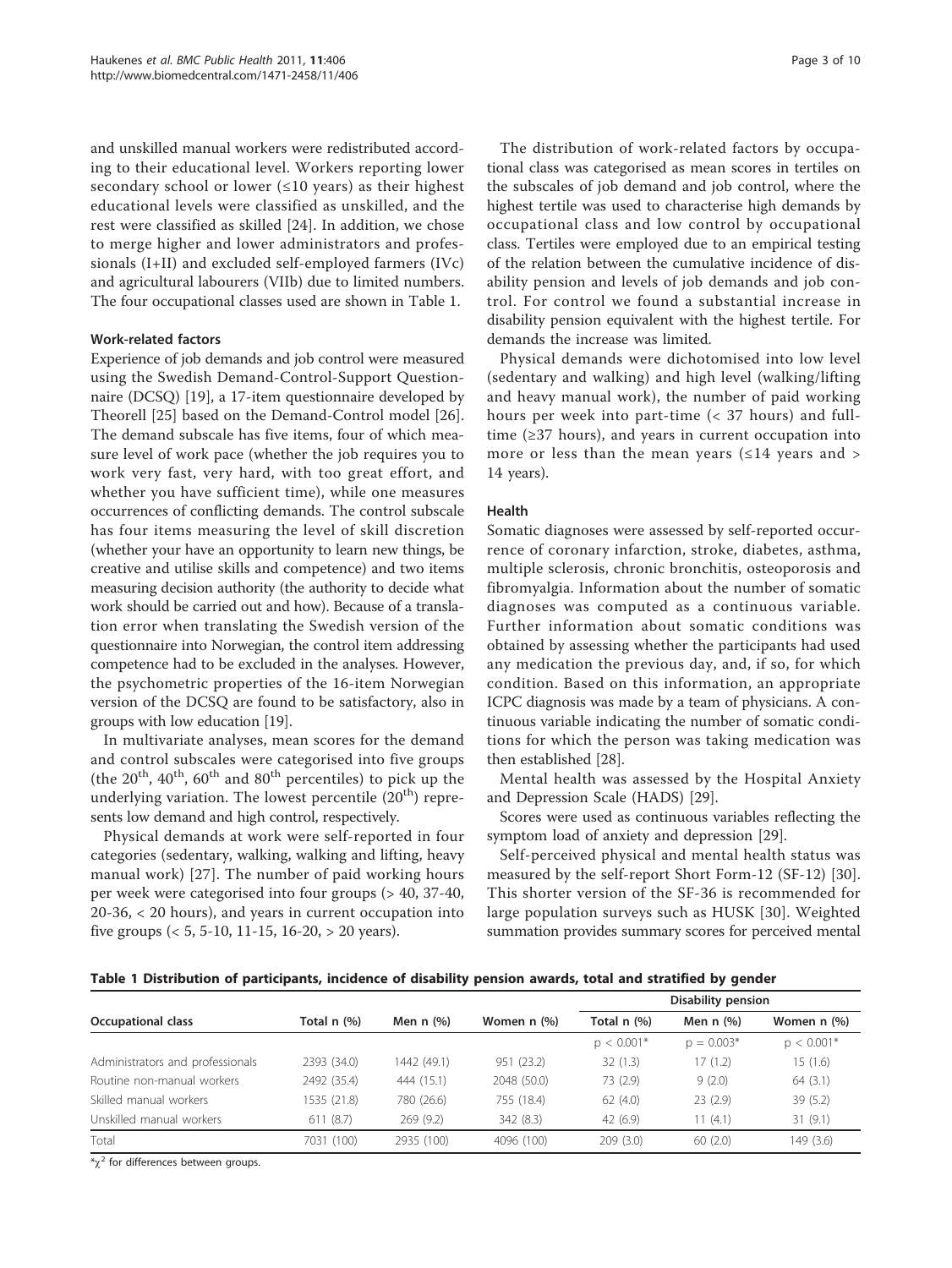health and perceived physical health. Out of the total of 12 questions in SF-12, eight assess the level of limitations due to perceived mental or physical health. The measurement has been standardised in accordance with the US norm data [[30](#page-9-0)] with a mean score of 50 (SD 10). Somatic symptom load was estimated by asking participants about the presence of 17 commonly experienced symptoms from different organ systems [[31](#page-9-0)]. Answers on a five-point Likert scale were summed up and used as a continuous variable, with increasing levels reflecting a higher symptom load [\[29\]](#page-9-0).

# Analysis

Differences in the distribution of disability pension by occupational class, disability pension by work-related factors and work-related factors by occupational class were tested using Chi-square tests. Potential gender differences were examined by performing stratified Chi-square tests.

Cox proportional hazards models were employed to estimate the relationship between occupational class and subsequent disability pension. The administrators and professionals were used as reference group, and the results are presented as gender-adjusted hazard ratios (HR) with 95% confidence intervals (CIs).

The regression analyses were conducted stepwise, and both separate and cumulative adjustments were performed. In the cumulative model, the variables were added in a predefined order. Firstly, health variables were introduced to avoid overestimation of the mediating effect of work-related factors introduced later in the model. Health variables were introduced en bloc (somatic diagnosis, somatic conditions based on medication use, mental health, self-perceived health and somatic symptoms). Secondly, we adjusted for years in current occupation and thirdly, working hours per week. In a forth step, we added physical demands, thereafter job demands and, finally, job control.

The impact (%) of each work-related factor (or set of factors) on the occupational gradient in disability pension represents the change in HR when extending the model with a new variable. The following formula was used: (HR extended - HR initial)/HR initial \*100. In separate adjustments, the initial model is the gender-adjusted one. In cumulative adjustments, the initial model is the step preceding each extended step.

The analyses were performed using SPSS 15.0 for Windows.

#### Ethical approval

The study protocol was approved by the Regional Committee for Medical Research Ethics, Western Norway and by the Norwegian Data Inspectorate. Written statements of informed consent were gathered from all the participants in the current study at the time of the physical health examination.

# Results

Among the participants, men were most likely to work as administrators and professionals, and women in occupations classified as routine non-manual. Only small gender differences were seen among skilled and unskilled manual workers (Table [1](#page-2-0)).

A total of 209 (2.9%) of the participants were awarded a disability pension during follow-up. For both genders, the cumulative incidence of disability pension increased from the administrators and professionals to the unskilled manual workers (Table [1\)](#page-2-0). The differences in disability pension between the occupational classes were significant for both men and women.

Low job control and high physical demands were most often reported among skilled and unskilled manual workers and least often among administrators and professionals, while high job demands showed a slightly inverse distribution (Table [2](#page-4-0)). For all work-related factors, the differences in distribution by occupational class were significant (Table [2](#page-4-0)).

#### Work-related factors and disability pension

Decreasing levels of job control and increasing levels of physical demands were related to a higher incidence of disability pension, while increasing levels of job demands were not (Table [3](#page-5-0)). Fewer working hours per week was also associated with a higher incidence of disability pension. The differences in the incidence of disability pension between strata of job control, physical demands and working hours per week were significant for both genders. The association between increasing years in current occupation and higher rates of future disability pension was significant for men only.

#### Risk of disability pension by occupational class

The risk (HR) of disability pension by occupational class followed an occupational gradient in all steps of the regression analyses (cumulative adjustments, Table [4](#page-6-0)). In the fully adjusted model, skilled and unskilled manual workers had twice as high risk of subsequent disability pension than administrators and professionals (table [4\)](#page-6-0). The reduction in hazard ratios from the gender-adjusted model to the fully adjusted model was 20% for non-manual workers, 35% for skilled manual workers and 55% for unskilled manual workers. Adjusting for health in the first step led to a 42% reduction in hazard ratio among unskilled manual workers, and a smaller reduction in the remaining classes.

We found no interaction effects between gender and occupational class ( $p > 0.05$ ).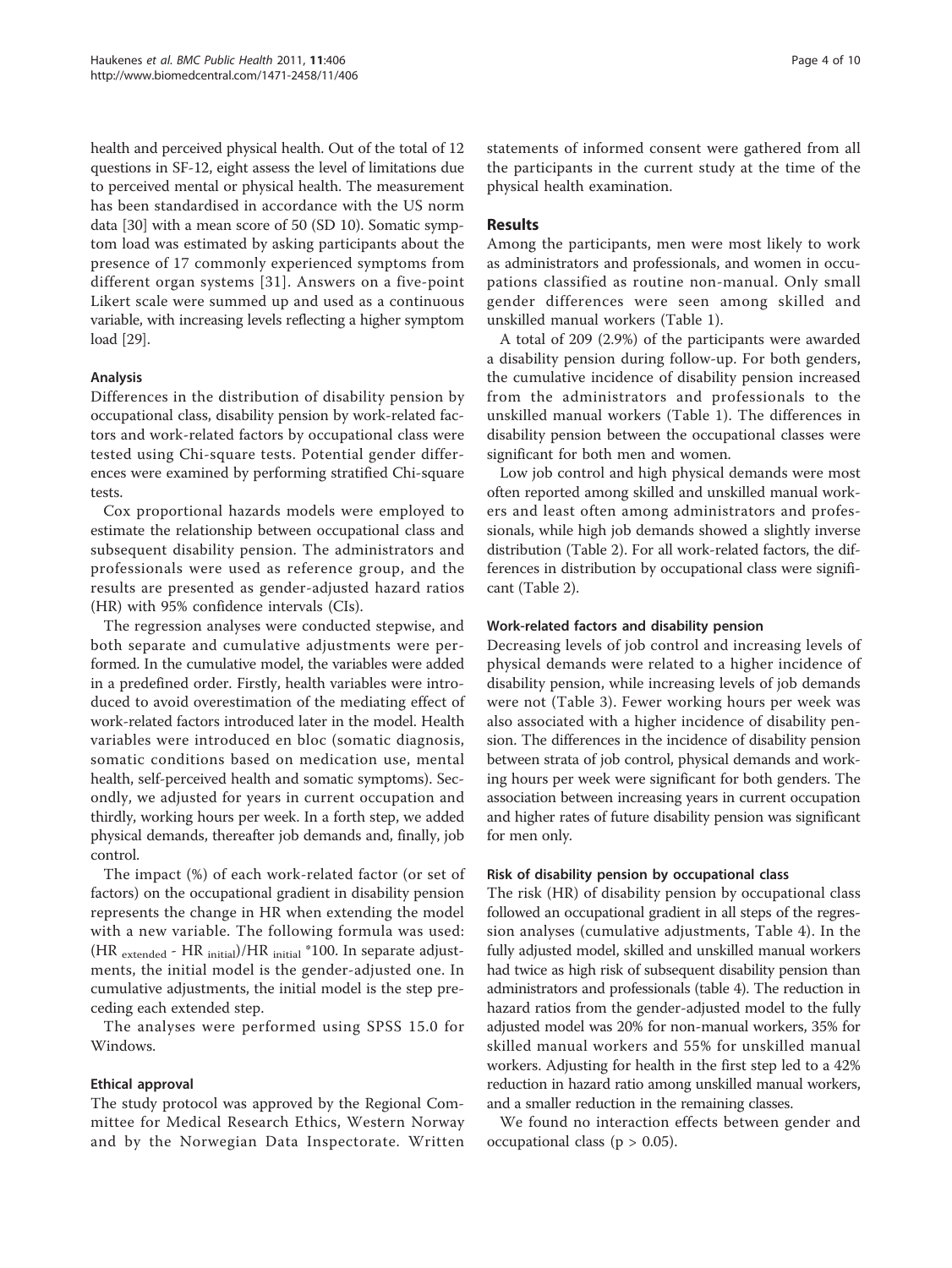|                                     |                             | <b>Work-related factors</b> |                                                    |                   |                                       |                 |                               |                 |                              |                 |  |
|-------------------------------------|-----------------------------|-----------------------------|----------------------------------------------------|-------------------|---------------------------------------|-----------------|-------------------------------|-----------------|------------------------------|-----------------|--|
|                                     | Part-time work <sup>a</sup> |                             | <b>Years in current</b><br>occupation <sup>b</sup> |                   | High physical<br>demands <sup>c</sup> |                 | High job demands <sup>d</sup> |                 | Low job control <sup>e</sup> |                 |  |
|                                     | Men                         | Women                       | Men                                                | Women             | Men                                   | Women           | Men                           | Women           | Men                          | Women           |  |
| <b>Occupational class</b>           | (%)                         | (%)                         | (%)                                                | (%)               | (%)                                   | (%)             | (%)                           | (%)             | (%)                          | (%)             |  |
|                                     | p <<br>$0.001*$             | p <<br>$0.001*$             | p <<br>$0.001*$                                    | $p =$<br>$0.001*$ | p <<br>$0.001*$                       | p <<br>$0.001*$ | p <<br>$0.001*$               | p <<br>$0.001*$ | p <<br>$0.001*$              | p <<br>$0.001*$ |  |
| Administrators and<br>professionals | (6.3)                       | (35.0)                      | (58.9)                                             | (47.5)            | (7.9)                                 | (10.6)          | (47.9)                        | (45.1)          | (19.6)                       | (22.0)          |  |
| Routine non-manual workers          | (13.5)                      | (50.8)                      | (52.6)                                             | (46.3)            | (12.0)                                | (18.4)          | (39.9)                        | (34.9)          | (37.6)                       | (49.4)          |  |
| Skilled manual workers              | (17.7)                      | (73.6)                      | (71.8)                                             | (48.3)            | (51.5)                                | (59.4)          | (29.9)                        | (32.1)          | (46.3)                       | (62.3)          |  |
| Unskilled manual workers            | (15.8)                      | (69.7)                      | (71.4)                                             | (35.8)            | (58.3)                                | (46.0)          | (35.3)                        | (30.1)          | (62.8)                       | (80.7)          |  |

# <span id="page-4-0"></span>Table 2 Distribution of work-related factors by occupational class, stratified by gender

 $*\chi^2$  for differences between groups.

<sup>a</sup> Less than 37 hours per week.

<sup>b</sup> More than 14 years (mean) in current occupation.

<sup>c</sup> Walking/lifting and heavy manual work.

<sup>d</sup> Highest tertile of mean scores in tertiles, on demand sub-scale.

<sup>e</sup> Highest tertile of mean score in tertiles, on control sub-scale.

# The impact of work-related factors on the gradient in disability pension

The combined impact of work-related factors, i.e. from the gender and health-adjusted model to the final model, was 5% for non-manual workers, 26% for skilled manual workers and 24% for unskilled manual workers (cumulative adjustments, Table [4](#page-6-0)).

In the separate adjustment model, job control mediated the impact of occupational class on disability pension by 14% among non-manual workers, 21% among skilled manual workers and 29% among unskilled manual workers (Table [4](#page-6-0)). In the cumulative model, (final step) the impact was reduced to 7% among non-manual workers, 15% among skilled manual and 18% among unskilled manual workers (Table [4](#page-6-0)). In the separate adjustment model, physical demands accounted for 6% of the reduction in disability risk among routine non-manual workers, 22% among skilled manual workers and 17% among unskilled manual workers. When physical demands were introduced in the cumulative model (step 5), the impact decreased to 4% among non-manual workers and 13-14% among manual workers. Years in current occupation mainly influenced the disability risk among skilled manual workers (10%), but less impact was seen when entered in the cumulative model (step 3). Working hours per week had no impact in the separate model, but caused a slight increase in the hazard ratios in the cumulative model (step 4). Job demands increased the hazard ratio in the non-manual and manual classes, but in the cumulative model the impact was insignificant.

# **Discussion**

# Main results

We found substantial differences in disability pension by occupational class, with a twofold risk of subsequent disability pension among skilled and unskilled manual workers compared with administrators and professionals. The excess risk was found after adjusting for health and work-related factors. Work-related factors had a moderate impact on the risk of disability pension among skilled and unskilled manual workers and a limited impact among workers in routine non-manual occupations.

#### **Strengths**

The present study was based on a linkage between the Hordaland Health Study Cohort and the National Insurance Administrations records of disability pension awarded to Norwegian inhabitants from 1992 onwards. The register is complete, accurate and independent of exposure data obtained in the Hordaland Health survey. The study thus avoids the problem of attrition. The study design excluded individuals awarded disability pension up to 12 months after baseline, thus decreasing the risk of biased information from participants in the process of being awarded disability pension [[1](#page-8-0)]. The follow-up period was one to seven years, a period without major changes in Norwegian disability policy with the potential to alter the cumulative incidence by occupational class. Moreover, new incidences of awards in this age group have been relatively stable during this period. With respect to health and work-related factors, most of them were measured using questionnaires with well-documented psychometric properties. Self-reported exposure data at baseline were collected without participants or administrators being aware of future research hypotheses.

# Limitations

There are some limitations to our study. First, healthy worker selection in manual occupations may have caused an underestimation of the disability pension risk.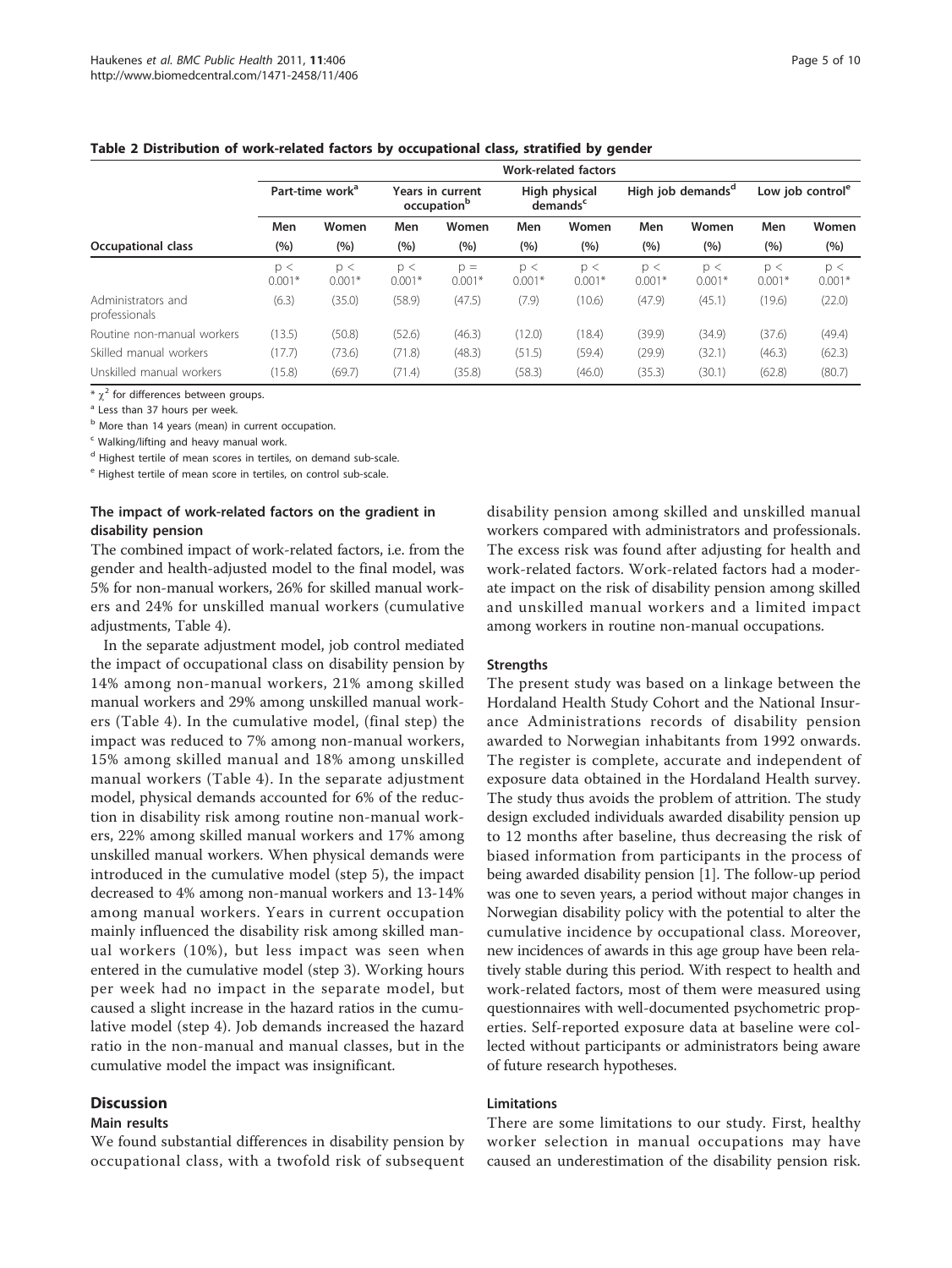|                             |             | Disability pension |              |                |  |  |  |  |
|-----------------------------|-------------|--------------------|--------------|----------------|--|--|--|--|
|                             |             | <b>Total</b>       | Men          | Women<br>n (%) |  |  |  |  |
| <b>Work-related factors</b> | n(%)        | n (%)              | n(%)         |                |  |  |  |  |
| Working hours per week      |             | $p < 0.001*$       | $p < 0.001*$ | $p = 0.034*$   |  |  |  |  |
| > 40                        | 576 (8.2)   | 11(1.9)            | 8(1.8)       | 3(2.3)         |  |  |  |  |
| 37-40                       | 3825 (56.3) | 88 (2.3)           | 33 (1.6)     | 55 (3.2)       |  |  |  |  |
| 20-36                       | 1949 (28.7) | 73 (3.7)           | 11(3.8)      | 62(3.7)        |  |  |  |  |
| < 20                        | 440 (6.5)   | 30(6.8)            | 5(16.1)      | 25(6.1)        |  |  |  |  |
| Years in current occupation |             | $p = 0.241*$       | $p = 0.017*$ | $p = 0.266*$   |  |  |  |  |
| < 5                         | 1198 (17.6) | 26(2.2)            | 6(1.6)       | 20(2.4)        |  |  |  |  |
| $5 - 10$                    | 1130 (16.6) | 37(3.3)            | 6(1.6)       | 31(4.1)        |  |  |  |  |
| $11 - 15$                   | 1266 (18.6) | 40(3.2)            | 7(1.4)       | 33 (4.4)       |  |  |  |  |
| $16 - 20$                   | 1693 (24.9) | 46(2.7)            | 10(1.3)      | 36(3.8)        |  |  |  |  |
| > 20                        | 1507 (22.2) | 54 (3.6)           | 29 (3.4)     | 25(3.7)        |  |  |  |  |
| Physical demand             |             | $p < 0.001*$       | $p < 0.001*$ | $p < 0.001*$   |  |  |  |  |
| Mainly sitting              | 2987 (45.3) | 53 (1.8)           | 21(1.4)      | 32(2.1)        |  |  |  |  |
| Sitting and standing        | 1946 (29.5) | 57 (2.9)           | 10(1.6)      | 47(3.5)        |  |  |  |  |
| Walking and lifting         | 1504 (22.8) | 73 (4.9)           | 18(3.5)      | 55 (5.6)       |  |  |  |  |
| Hard manual work            | 151(2.3)    | 8(5.3)             | 8(5.8)       | 0 <sub>0</sub> |  |  |  |  |
| Job demand                  |             | $p = 0.213*$       | $p = 0.754*$ | $p = 0.211*$   |  |  |  |  |
| 1 (low level)               | 1030 (14.6) | 23(2.2)            | 6(1.8)       | 17(2.5)        |  |  |  |  |
| 2                           | 1377 (19.6) | 33(2.4)            | 8(1.4)       | 25(3.1)        |  |  |  |  |
| 3                           | 1057 (15.0) | 35(3.3)            | 10(2.3)      | 25(4.0)        |  |  |  |  |
| 4                           | 1798 (25.6) | 56 $(3.1)$         | 18(2.3)      | 38 (3.8)       |  |  |  |  |
| 5 (high level)              | 1769 (25.2) | 62(3.5)            | 18(2.3)      | 44 (4.5)       |  |  |  |  |
| Job control                 |             | $p < 0.001*$       | $p = 0.024*$ | $p < 0.001*$   |  |  |  |  |
| 1 (high level)              | 1173 (16.7) | 21(1.8)            | 10(1.6)      | 11(2.0)        |  |  |  |  |
| 2                           | 948 (13.5)  | 11(1.2)            | 6(1.3)       | 5(1.0)         |  |  |  |  |
| 3                           | 1964 (27.9) | 37(1.9)            | 12(1.4)      | 25(2.3)        |  |  |  |  |
| 4                           | 859 (12.2)  | 40(4.7)            | 11(3.4)      | 29 (5.4)       |  |  |  |  |

5 (low level) 2087 (29.7) 100 (4.8) 21 (3.2) 79 (5.5)

# <span id="page-5-0"></span>Table 3 Distribution of participants and incidence of disability pension in strata of work-related factors.

 $*\chi^2$  for differences between groups.

Second, non-participation was probably more frequent among individuals with a low educational level and low income [[32\]](#page-9-0). This may have caused a variation in the response rate across occupational classes and may have biased the strata comparability. A previous study of the HUSK population also found poorer health status among non-participants in the health survey, which may further increase the healthy worker selection effect [[33\]](#page-9-0).

Third, the health study provided little information about exposure linked to specific occupations. Information of this kind may have contributed to explaining more of the work-related disability risk among manual workers [\[13,16\]](#page-8-0).

Furthermore, events during follow-up that may have influenced the outcome, such as a job change or sudden health problems, were not controlled for. As regards job changes, workers reporting the most unfavourable working conditions (unskilled manual workers) could be expected to be more inclined to change jobs than their colleagues. Although a change of job is possible, it is less likely that this has led to a change in occupational class. Changing jobs within an occupational class could alter the experience of work-related factors, but probably not substantially.

Moreover, the EGP scheme has been criticised for not being adapted to major changes in class structure, including the rapid growth in female work participation [[34](#page-9-0)]. In our study, half of the female participants and only a small proportion of the men were classified as routine non-manual workers. Although heterogeneous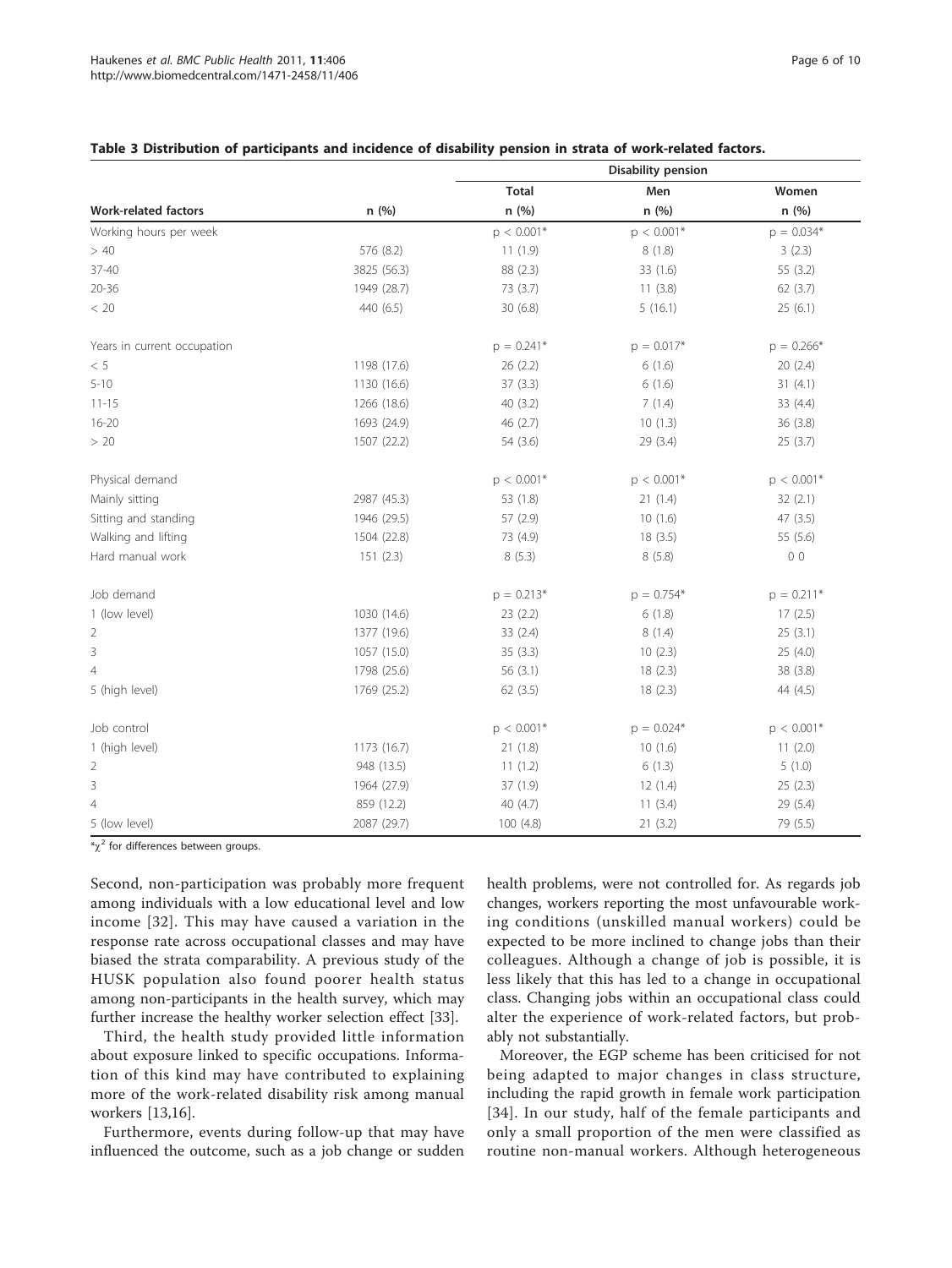#### Work-related factors Separate adjustments Gender only Health<sup>a</sup> Years in current occupation Working hours per week Physical demands Job demands Job control Occupational class HR 95% CI HR 95% CI HR 95% CI HR 95% CI HR 95% CI HR 95% CI HR 95% CI Administrators and professionals 1.00 1.00 1.00 1.00 1.00 1.00 1.00 Routine non-manual workers 1.76 (1.15-2.71) 1.49 (0.95-2.36) 1.73 (1.12-2.67) 1.74 (1.11-2.72) 1.65 (1.05-2.59) 1.86 (1.21-2.87) 1.51 (0.96-2.35) Skilled manual workers 2.86 (1.86-4.38) 2.53 (1.60-3.98) 2.58 (1.66-3.99) 2.88 (1.84-4.50) 2.24 (1.38-3.63) 3.08 (2.00-4.73) 2.26 (1.44-3.55) Unskilled manual workers 4.76 (3.00-7.55) 2.78 (1.65-4.68) 4.71 (2.95-7.51) 4.74 (2.93-7.67) 3.93 (2.35-6.57) 5.20 (3.26-8.28) 3.39 (2.07-5.56)

| <b>Cumulative adjustments</b>    |      | Gender only     |      | $\cdot$ health $^{\rm a}$ |      | Years in current<br>occupation <sup>b</sup> |      | + Working hours<br>per week <sup>c</sup> |               | + Physical demands <sup>d</sup> |      | $+$ Job demands <sup>e</sup> |      | + Job control <sup>'</sup> |
|----------------------------------|------|-----------------|------|---------------------------|------|---------------------------------------------|------|------------------------------------------|---------------|---------------------------------|------|------------------------------|------|----------------------------|
| Administrators and professionals | 1.00 |                 |      |                           | 1.00 |                                             | 1.00 |                                          | 1.00          |                                 | 1.00 |                              | 1.00 |                            |
| Routine non-manual workers       | .76  | $(115-271)$     | l.49 | $(0.95 - 2.36)$           | 1.55 | $(0.98 - 2.46)$                             | 1.58 | $(0.98 - 2.54)$                          | $1.5^{\circ}$ | $(0.93 - 2.45)$                 | 1.52 | $(0.93 - 2.47)$              | 1.41 | $(0.84 - 2.33)$            |
| Skilled manual workers           | 2.86 | $(1.86 - 4.38)$ | 2.53 | (1.60-3.98)               | 2.44 | $(1.53 - 3.87)$                             | 2.57 | $158 - 417$                              | $2.2^{\circ}$ | $(1.30 - 3.76)$                 | 2.20 | $(1.29 - 3.74)$              | 1.87 | $(1.07 - 3.27)$            |
| Unskilled manual workers         | 4.76 | $(3.00 - 7.55)$ | 2.78 | (1.65-4.68)               | 2.78 | $(1.64 - 4.71)$                             | 2.95 | (1.71-5.09)                              | 2.57          | $(1.43 - 4.62)$                 | 2.60 | $1,44 - 4,67$                | 2.12 | $(1.14 - 3.95)$            |

Hazard ratios (HRs) and 95% CIs from Cox regression models adjusted for gender.

<sup>a</sup> Adjusted for gender and health (somatic diagnosis, somatic conditions based on medication use, mental health, self-perceived health and somatic symptoms).

<sup>b</sup> Adjusted for gender, health and years in current occupation.

<sup>c</sup> Adjusted for gender, health, years in current occupation and working hours per week.

<sup>d</sup> Adjusted for gender, health, years in current occupation, working hours per week and physical demands.

e Adjusted for gender, health, years in current occupation, working hours per week, physical demands and job demands.

f Adjusted for gender, health, years in current occupation, working hours per week, physical demands, job demands and job control.

<span id="page-6-0"></span>Table <sup>4</sup> Risk of disability pension by occupational class, separate and cumulative adjustments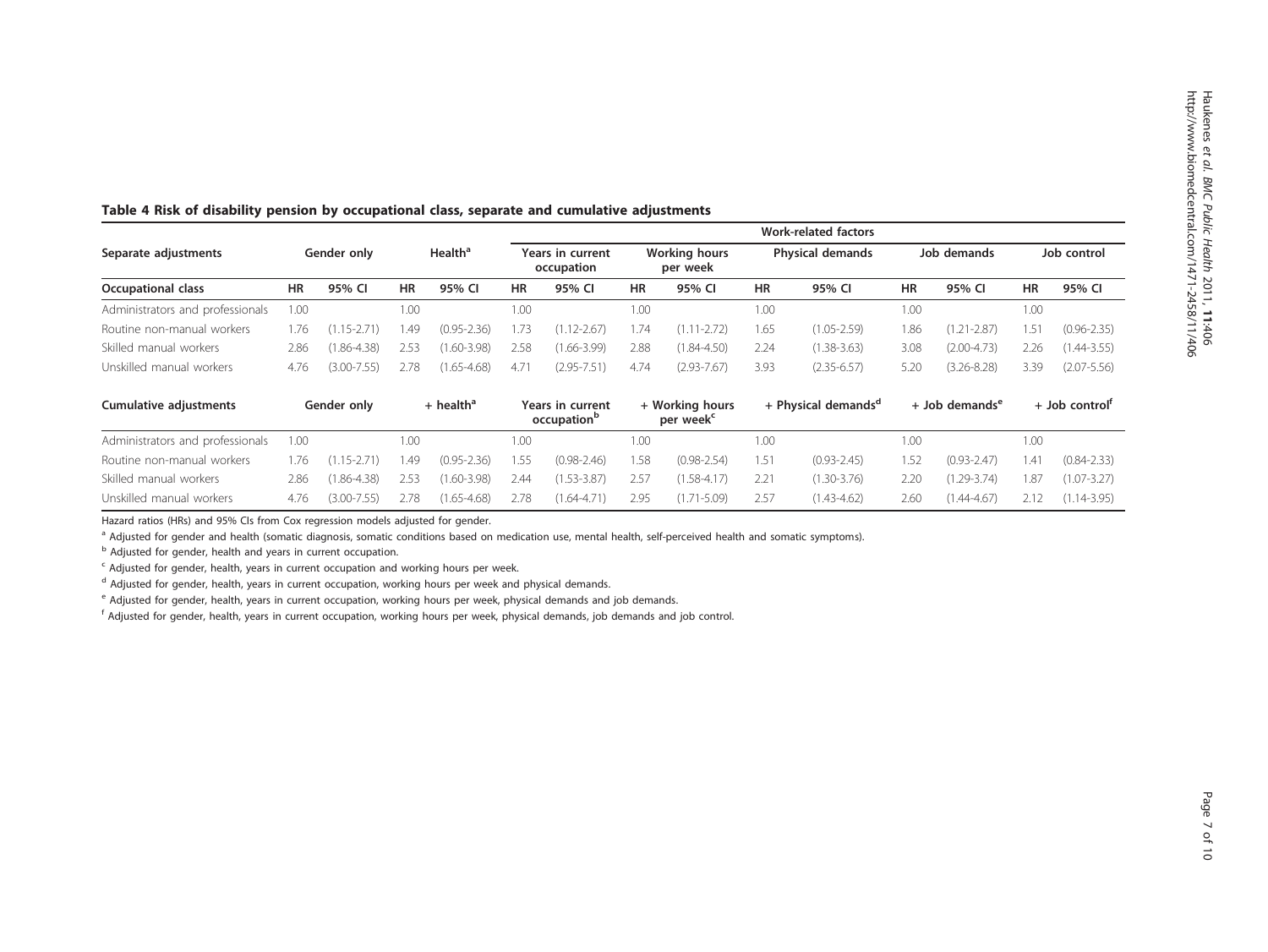as regards occupation and educational level, the majority in this class is employed in the public sector and performs interactive service work. However, the heterogeneity could conceal sub-class differences in health and disability pension.

Further, the list of somatic diagnosis is restricted, and a more extensive list may have increased the impact of health in the regression analyses.

Finally, baseline data on health and work-related factors are cross-sectional, which prevents us from testing causality between work-related factors and health on the path to disability pension. Introducing work-related factors in a health-adjusted model probably underestimates the impact of work-related factors on disability pension, since such factors may cause health problems.

# Interpretation of the disability gradient Health selection

Childhood medical history can contribute to occupational stratification and also influence recruitment to disability pension [[35\]](#page-9-0). In the present study, health had a substantial impact on the risk of disability pension among unskilled manual workers, indicating a relationship between prior health condition and the position as unskilled in the labour market. This may further confound the association between occupational class and disability pension. On the other hand, hazards in the working environment most prevalent in manual occupations could mediate the impact of occupational class on subsequent disability pension [\[11,13,16\]](#page-8-0).

The occupational gradient could also be explained by health-selective mobility. However, studies indicate that mobility between classes serves more to dilute health differences than to heighten them [[36](#page-9-0)]. This dilution may arise because the risk of illness in 'the class of origin' seems to follow a person to 'the class of destination' [[37\]](#page-9-0).

# Incentive hypothesis

The incentive hypothesis states that individuals voluntarily decide to leave the labour market because the alternative of social benefits is perceived as equal to or more gainful than work [\[38](#page-9-0)]. In Norway, benefit levels are high, while differences in income across occupational classes are moderate. For unskilled workers with low income, a relatively high compensation rate could influence thresholds for considering disability pension as a solution to health problems, and thereby influence the gradient.

# The impact of job control

The association between job control and subsequent disability pension has been found in population-based studies and studies of industry, as well as of specific occupations [[9,11,16,](#page-8-0)[39,40\]](#page-9-0). In a population-based study, decision authority accounted for 10-13% of disability pension cases in both genders after adjusting for age, smoking, BMI and ergonomic working environment exposure [\[11](#page-8-0)]. Furthermore workers in the construction industry who reported low job control had a significantly increased risk (odds ratio = 1.86) of receiving disability pension [[16](#page-8-0)]. Among nurses, low influence at work was associated with subsequent disability pension in a model adjusting for income [[40\]](#page-9-0). However, contradictory findings have also been reported [[41-43](#page-9-0)]. In a population-based cohort study, no support was found for the impact of decision authority on subsequent disability pension [[41](#page-9-0)].

In the present study, we found that job control had a moderate impact on the occupational gradient in disability pension. Considering the high proportion of manual workers who reported low control, the relatively modest impact on subsequent disability pension was surprising. One explanation may be that the theoretical basis for Erikson, Goldthorpe and Portocareros' occupational class scheme is the neo-Weberian tradition. In this tradition, one criterion for distinguishing between occupations was authority and control in the work process [[6\]](#page-8-0). Considering this, it is possible that the impact of low job control is underestimated due to the occupational class scheme used in this study.

An additional explanation is that workers in mid-life with long service in the same branch of industry have become familiar with a work situation characterised by low control. In this case, the reporting of low job control would simply be a description of how work is performed and not signal a poor working environment that could influence disability pension. On the other hand, consistent reporting of low job control indicates a working environment in which learning to utilise one's own skills and take responsibility for decisions is given little priority. A poor learning environment at work may have a negative transfer value to other arenas of life, where learning to achieve control is important in relation to maintaining good health.

Moreover, low job control could influence workers' opportunities to protect themselves against work-related health hazards, thereby increasing the disability risk [[11](#page-8-0)]. The impact of physical demands

The limited contribution of physical demands to the occupational gradient in disability pension was even more surprising. With few exceptions, the literature is consistent as regards the predictive value of physically demanding work in relation to disability pension [[9,13](#page-8-0),[16,](#page-8-0)[43](#page-9-0)]. In a population-based study, Labriola et al. [[13](#page-8-0)] found that physically demanding work was significantly associated with disability pension (hazard ratio = 1.83) after adjusting for health behaviour and psychosocial work factors. Studies in industries and occupations characterised by manual work have also found a strong association between unfavourable ergonomic working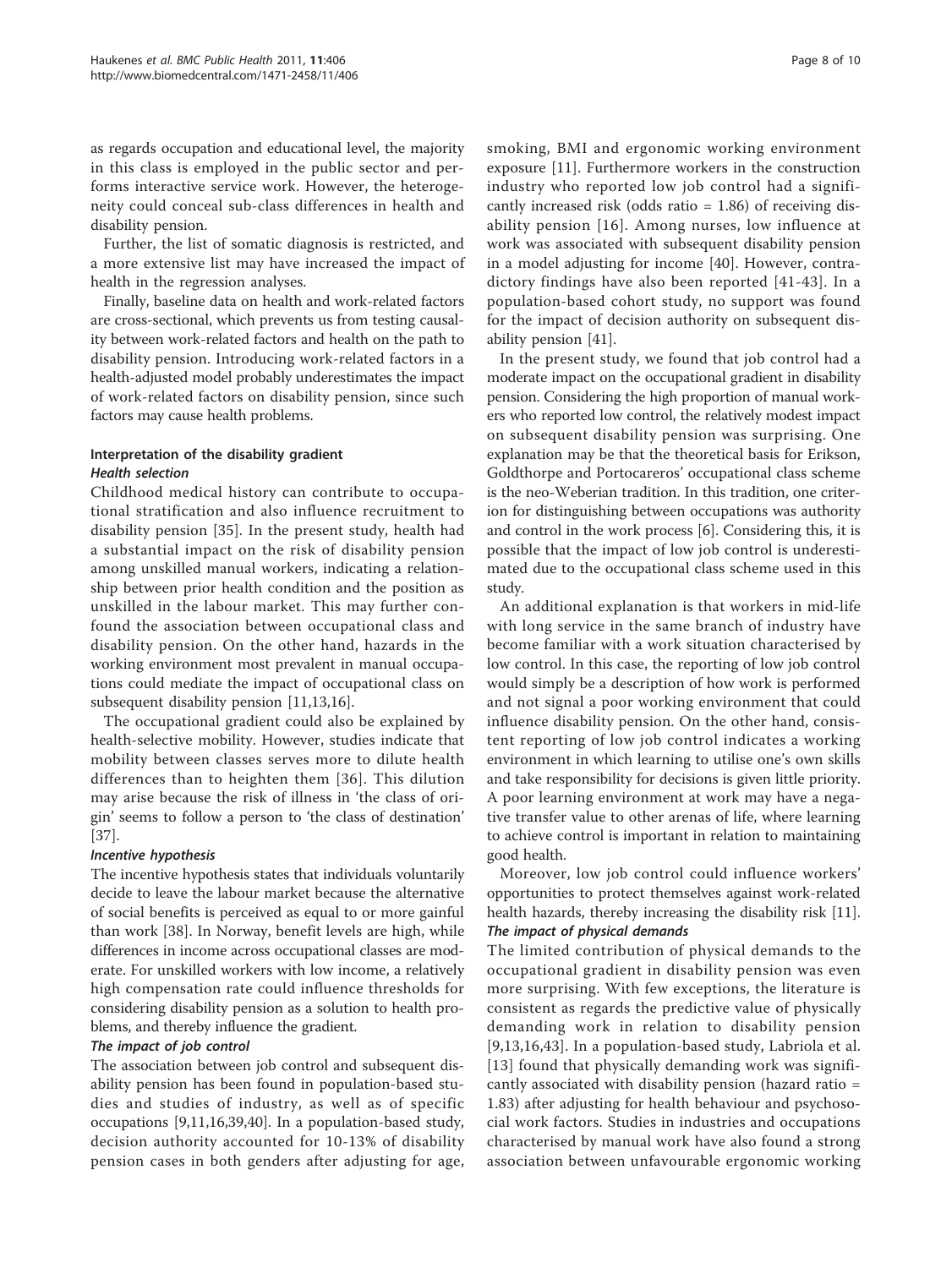<span id="page-8-0"></span>conditions and disability pension [16]. A similar association was found in nursing, a highly female-dominated occupation [[40](#page-9-0)]. However, Albertson et al. [\[41\]](#page-9-0) did not find any impact of physically demanding work on subsequent disability pension.

The limited impact of physical demands on subsequent disability pension in the present study may be explained by a strong healthy worker effect. A Danish study [9] found that high physical demands predicted subsequent unemployment and early retirement, but were not associated with disability pension. Among middle-aged construction workers, low job control and high physical demands were associated with low self-reported work ability at baseline, but had limited impact on disability pension during follow-up [[42\]](#page-9-0). These studies indicate that workers who experience high physical demands may seek other solutions than disability pension if they experience health problems or impaired ability to work.

# Conclusion

In conclusion, our study found a substantial unexplained risk of disability pension among workers in skilled and unskilled manual occupations compared with workers in administrative and professional occupations. Although the majority of the workers in skilled and unskilled manual occupations reported low job control and high physical demands, the impact on the gradient in disability pension was modest. However, major differences in work-related exposure between occupational classes, point to a possible accumulation of hazards among manual workers that should be taken into account when interpreting the gradient in disability pension.

# Funding

None.

#### Acknowledgements

The data collection was conducted as part of HUSK (the Hordaland Health Study 1997-1999) in collaboration with the Norwegian National Health Screening Service.

#### Author details

<sup>1</sup>Department of Public Health and Primary Health Care, University of Bergen, Kalfarveien 31, NO-5018 Bergen, Norway. <sup>2</sup>The Norwegian Institute of Public Health, Nydalen, N-0403 Oslo, Norway. <sup>3</sup>Department of Health Promotion and Development, University of Bergen, Christiesgt. 13 NO-5020 Bergen, Norway. <sup>4</sup> Department of Sociology, University of Bergen, Rosenbergsgt. 39, NO-5020 Bergen, Norway.

#### Authors' contributions

IH conceived of the study, performed the data analysis, drafted the manuscript and coordinated the study. AM participated in conceiving the study, advised the statistical analyses, interpretation of the results and drafting the manuscript. AKK advised the statistical analyses and revised the manuscript for important content. HTH revised the manuscript for important content. JGM participated in conceiving the study, interpretation of the results and drafting the manuscript. All authors read and approved the final manuscript.

#### Competing interests

The authors declare that they have no competing interests.

Received: 22 November 2010 Accepted: 30 May 2011 Published: 30 May 2011

#### References

- 1. Overland S, Glozier N, Maeland JG, Aaro LE, Mykletun A: [Employment](http://www.ncbi.nlm.nih.gov/pubmed/16939642?dopt=Abstract) [status and perceived health in the Hordaland Health Study \(HUSK\).](http://www.ncbi.nlm.nih.gov/pubmed/16939642?dopt=Abstract) BMC Public Health 2006, 6:219.
- 2. Gravseth HM, Bjerkedal T, Irgens LM, Aalen OO, Selmer R, Kristensen P: [Life](http://www.ncbi.nlm.nih.gov/pubmed/17530421?dopt=Abstract) [course determinants for early disability pension: a follow-up of Norwegian](http://www.ncbi.nlm.nih.gov/pubmed/17530421?dopt=Abstract) [men and women born 1967-1976.](http://www.ncbi.nlm.nih.gov/pubmed/17530421?dopt=Abstract) Eur J Epidemiol 2007, 22:533-543.
- 3. Bruusgaard D, Smeby L, Claussen B: Education and disability pension: A stronger association than previously found. Scand J Public Health 2010,  $0:1-5.$
- 4. Krokstad S, Johnsen R, Westin S: [Social determinants of disability pension:](http://www.ncbi.nlm.nih.gov/pubmed/12540720?dopt=Abstract) [a 10-year follow-up of 62 000 people in a Norwegian county population.](http://www.ncbi.nlm.nih.gov/pubmed/12540720?dopt=Abstract) Int J Epidemiol 2002, 31:1183-1191.
- 5. Krokstad S, Westin S: [Disability in society-medical and non-medical](http://www.ncbi.nlm.nih.gov/pubmed/15020001?dopt=Abstract) [determinants for disability pension in a Norwegian total county](http://www.ncbi.nlm.nih.gov/pubmed/15020001?dopt=Abstract) [population study.](http://www.ncbi.nlm.nih.gov/pubmed/15020001?dopt=Abstract) Soc Sci Med 2004, 58:1837-1848.
- 6. Hansen HT, Ingebrigtsen T: Social Class and Sickness Absence in Norway. Acta Sociologica 2008, 51:309-327.
- 7. Niedhammer I, Chastang JF, David S, Kelleher C: [The contribution of](http://www.ncbi.nlm.nih.gov/pubmed/18851892?dopt=Abstract) [occupational factors to social inequalities in health: Findings from the](http://www.ncbi.nlm.nih.gov/pubmed/18851892?dopt=Abstract) [national French SUMER survey.](http://www.ncbi.nlm.nih.gov/pubmed/18851892?dopt=Abstract) Soc Sci Med 2008, 67:1870-1881.
- 8. Melchior M, Krieger N, Kawachi I, Berkman LF, Niedhammer I, Goldberg M: [Work Factors and Occupational Class Disparities in Sickness Absence:](http://www.ncbi.nlm.nih.gov/pubmed/15933236?dopt=Abstract) [Findings From the GAZEL Cohort Study.](http://www.ncbi.nlm.nih.gov/pubmed/15933236?dopt=Abstract) Am J Public Health 2005, 95:1206-1212.
- 9. Lund T, Iversen L, Poulsen KB: [Work Environment Factors, Health, Lifestyle](http://www.ncbi.nlm.nih.gov/pubmed/11494344?dopt=Abstract) [and Marital Status as Predictors of Job Change and Early Retirement in](http://www.ncbi.nlm.nih.gov/pubmed/11494344?dopt=Abstract) [Physically Heavy Occupations.](http://www.ncbi.nlm.nih.gov/pubmed/11494344?dopt=Abstract) Am J Ind Med 2001, 40:161-169.
- 10. Allebeck P, Mastekaasa A: [Swedish Council on Technology Assessment in](http://www.ncbi.nlm.nih.gov/pubmed/15513654?dopt=Abstract) [Health Care \(SBU\). Chapter 5. Risk factors for sick leave - general studies.](http://www.ncbi.nlm.nih.gov/pubmed/15513654?dopt=Abstract) Scand J Public Health Suppl 2004, 63:49-108.
- 11. Christensen KB, Feveile H, Labriola M, Lund T: [The impact of psychosocial](http://www.ncbi.nlm.nih.gov/pubmed/18202086?dopt=Abstract) [work environment factors on the risk of disability pension in Denmark.](http://www.ncbi.nlm.nih.gov/pubmed/18202086?dopt=Abstract) Eur J Public Health 2008, 18:235-237.
- 12. Vahtera J, Laine S, Virtanen M, Oksanen T, Koskinen A, Pentti J, Kivimaki M: [Employee control over working times and risk of cause-specific disability](http://www.ncbi.nlm.nih.gov/pubmed/19914911?dopt=Abstract) [pension: the Finnish Public Sector Study.](http://www.ncbi.nlm.nih.gov/pubmed/19914911?dopt=Abstract) Occup Environ Med 2009, 67:479-485.
- 13. Labriola M, Feveile H, Christensen KB, Stroyer J, Lund T: [The impact of](http://www.ncbi.nlm.nih.gov/pubmed/19851908?dopt=Abstract) [ergonomic work environment exposures on the risk of disability](http://www.ncbi.nlm.nih.gov/pubmed/19851908?dopt=Abstract) [pension: Prospective results from DWECS/DREAM.](http://www.ncbi.nlm.nih.gov/pubmed/19851908?dopt=Abstract) Ergonomics 2009, 52:1419-122.
- 14. Gjesdal S, Bratberg E: [The role of gender in long-term sickness absence](http://www.ncbi.nlm.nih.gov/pubmed/12232956?dopt=Abstract) [and transition to permanent disability benefits. Results from a](http://www.ncbi.nlm.nih.gov/pubmed/12232956?dopt=Abstract) [multiregister based, prospective study in Norway 1990-1995.](http://www.ncbi.nlm.nih.gov/pubmed/12232956?dopt=Abstract) Eur J Public Health 2002, 12:180-186.
- 15. Laine S, Gimeno D, Virtanen M, Oksanen T, Vahtera J, Elovainio M, Koskinen A, Pentti J, Kivimäki M: [Job strain as a predictor of disability](http://www.ncbi.nlm.nih.gov/pubmed/18768568?dopt=Abstract) [pension: the Finnish Public Sector Study.](http://www.ncbi.nlm.nih.gov/pubmed/18768568?dopt=Abstract) J Epidemiol Community Health 2009, 63:24-30.
- 16. Stattin M, Jarvholm B: [Occupation, work environment, and disability](http://www.ncbi.nlm.nih.gov/pubmed/15823968?dopt=Abstract) [pension: A prospective study of construction workers.](http://www.ncbi.nlm.nih.gov/pubmed/15823968?dopt=Abstract) Scand J Public Health 2005, 33:84-90.
- 17. Tuchsen F, Christensen KB, Lund T, Feveile H: [A 15-year prospective study](http://www.ncbi.nlm.nih.gov/pubmed/18198201?dopt=Abstract) [of shift work and disability pension.](http://www.ncbi.nlm.nih.gov/pubmed/18198201?dopt=Abstract) Occup Environ Med 2008, 65:283-285.
- Kunst AE, Mackenbach JP: Measuring socioeconomic inequalities in health WHO, Copenhagen; 1994.
- 19. Sanne B, Torp S, Mykletun A, Dahl AA: [The Swedish Demand Control](http://www.ncbi.nlm.nih.gov/pubmed/16040456?dopt=Abstract) [Support Questionnaire \(DCSQ\): Factor structure, item analyses, and](http://www.ncbi.nlm.nih.gov/pubmed/16040456?dopt=Abstract) [internal consistency in a large population.](http://www.ncbi.nlm.nih.gov/pubmed/16040456?dopt=Abstract) Scand J Public Health 2005, 33:166-174.
- 20. Akselsen A, Lien S, Sandsnes T: FD-Trygd dokumentasjonsrapport. Pensjoner. Grunn- og hjelpestønader. 1992-2001 Rikstrygdeverket [National Insurance Administration] Oslo; 2003.